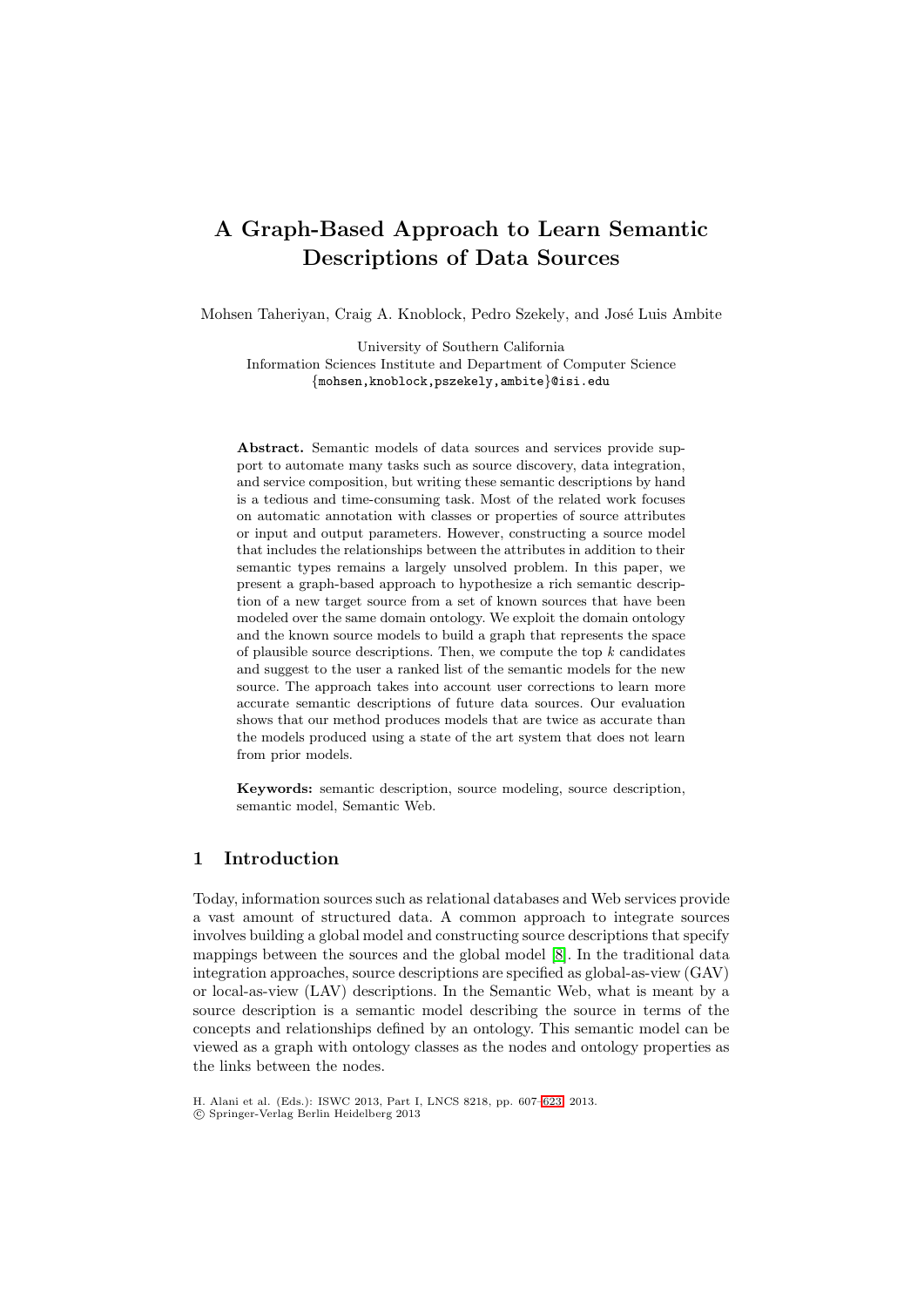The first step in building a source description of a source is to determine the semantic types. That is, each source attribute is labeled with a class or a data property of the domain ontology. However, simply annotating the attributes is not sufficient. For example, consider a data table with two columns: *name*, which is mapped to the class Person, and place, which is mapped to the class City. Unless the relationship between the two columns is explicitly specified, we do not know whether the city is the birth place of the person or it is the place where she currently lives. A precise source description needs a second step that determines the relationships between attributes in terms of properties in the ontology.

Writing source descriptions by hand requires significant effort and expertise. Although desirable, generating these descriptions automatically is a challenging problem [\[1,](#page-15-2) [7,](#page-15-3) [10,](#page-15-4) [17,](#page-16-0) [20\]](#page-16-1). Most of the proposed approaches on the Semantic Web focus on the first step of the modeling process. In our previous work [\[13\]](#page-15-5), we presented an algorithm to construct semantic models of data sources by computing a Steiner tree in a graph derived from the ontology and the semantic types. If the suggested tree is not the correct model of the data, the user interactively imposes constraints on the algorithm through a graphical user interface to build the correct model. However, the system does not learn the refinements done by the user and always suggests a random minimal tree as the initial model of the new sources.

In this work, we present algorithms to improve the quality of the automatically generated models by using the already modeled sources to learn the patterns that more likely represent the intended meaning of a new source. The insight of our approach is that different sources in the same domain often provide similar or overlapping data. Thus, it should be possible to exploit knowledge of previously modeled sources to learn descriptions for new sources. First, we construct a graph whose main components are subgraphs corresponding to the known source models. We use the domain ontology to infer the possible paths connecting the nodes across different subgraphs. This graph models the space of plausible source descriptions. Next, we label each source attribute with a semantic type and try to find a set of candidate mappings between these semantic types and the nodes in the graph. For each resulting set of the nodes, we compute the minimal tree that connects them and consider this tree as a plausible source model. Then, we score the models to prefer the ones formed with more coherent and frequent patterns. Finally, we generate a ranked list of possible semantic models. We can put users in the loop by allowing them to select the correct model or refine one of the suggested models. The correct model will be added to the graph as a new component yielding more accurate models in the future.

Our work provides a basis to learn the source descriptions of information sources. The main contribution of our work are the techniques to leverage attribute relationships in known source descriptions to hypothesize attribute relationships for new sources, and capturing them in source descriptions. Such source descriptions are beneficial to automate tasks such as source discovery, information integration, and service composition. They also make it possible to convert sources into RDF and publish them in the Linked Data cloud [\[23\]](#page-16-2).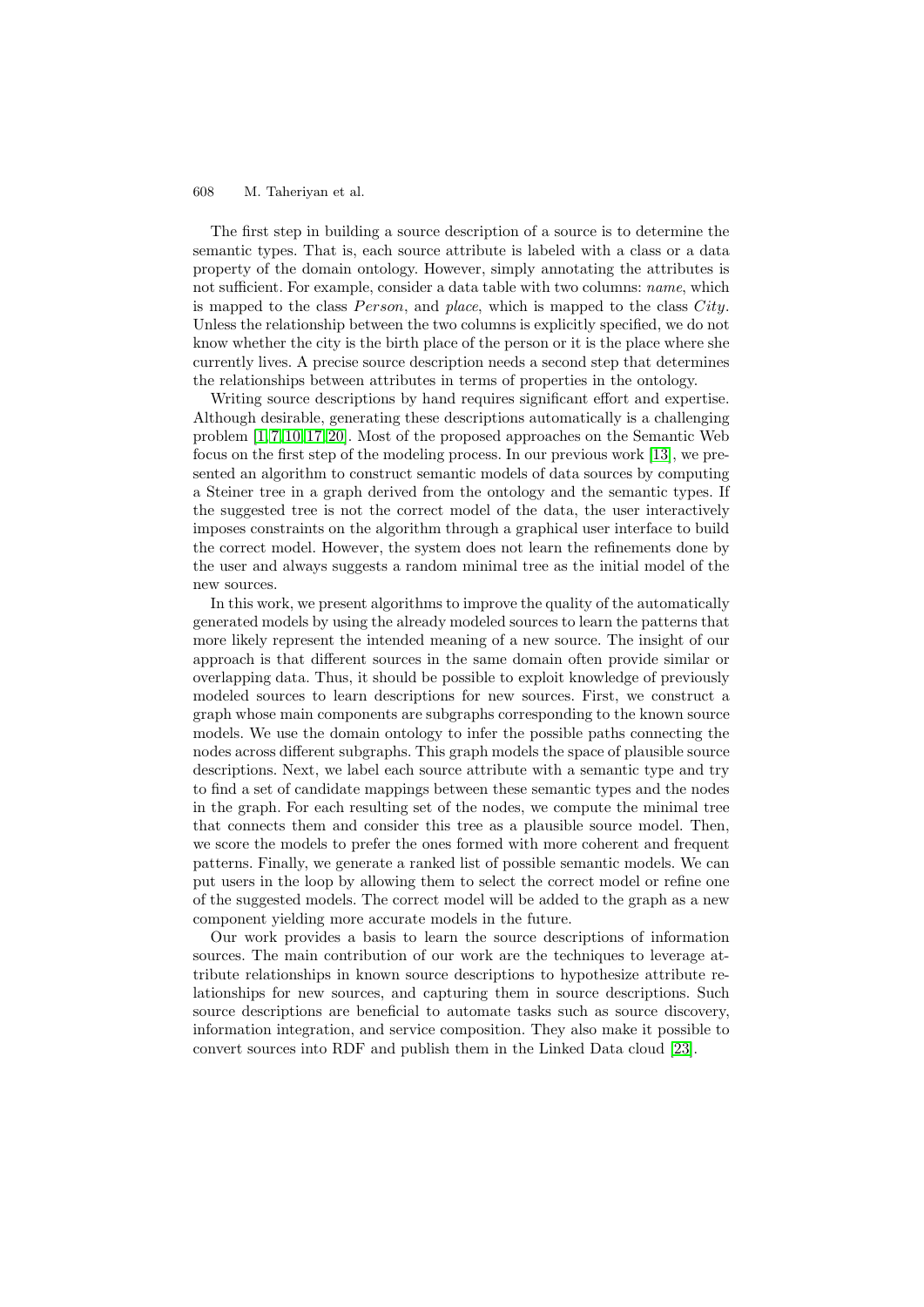#### A Graph-Based Approach to Learn Semantic Descriptions of Data Sources 609



<span id="page-2-0"></span>**Fig. 1.** The ontology that we use to model the sources in the example

# **2 Motivating Example**

In this section, we explain the problem of learning source descriptions by giving a concrete example that will be used throughout the paper to illustrate our approach. In this example we have five data sources whose definitions are as follows:

 $s_1 = personalInfo(name, birthdate, city, state, workplace)$ 

- $s_2 = getCities(state,city)$
- $s_3 = businessInfo(company,ceo, city, state)$
- $s_4 = getEmployee$ s(employer, employee)
- $s_5 = postalCodeLookup(zipcode, city, state)$

 $s_1$  is a dataset providing information about people;  $s_2$  is a Web service that takes as input a U.S. state and returns all the cities of that state;  $s<sub>3</sub>$  is a dataset providing information about businesses such as their name;  $s_4$  is a list of U.S. companies and their employees; and  $s<sub>5</sub>$  is a Web service that returns the list of all the cities in a ZIP code. We use the ontology shown in Figure [1](#page-2-0) to build a source description for each source. These descriptions are illustrated in Figure [2.](#page-3-0) Now, suppose that the first three sources  $(s_1, s_2, \text{ and } s_3)$  have already been modeled and the other two  $(s_4 \text{ and } s_5)$  are new sources not modeled yet. The goal is to automatically infer the source descriptions for  $s_4$  and  $s_5$  given the ontology and the models for  $s_1$ ,  $s_2$ , and  $s_3$ .

Automatically building a source description of an unknown source is difficult. First, the system must map the source attributes to classes in the ontology. Considering source s<sup>4</sup> in Figure [2,](#page-3-0) attribute *employer* should be mapped to *name* of *Organization* and attribute *employee* should be mapped to *name* of *Person*. Next, the system needs to infer the relationships between the classes used to model the attributes. Our sample ontology has two links between *Person* and *Organization*, namely *worksFor* and *ceo*. The system needs to select *worksFor*, which captures the intended meaning of  $s<sub>4</sub>$ . The problem is more complicated in cases when the relevant classes are not directly connected in the ontology and there exist multiple paths connecting them to each other.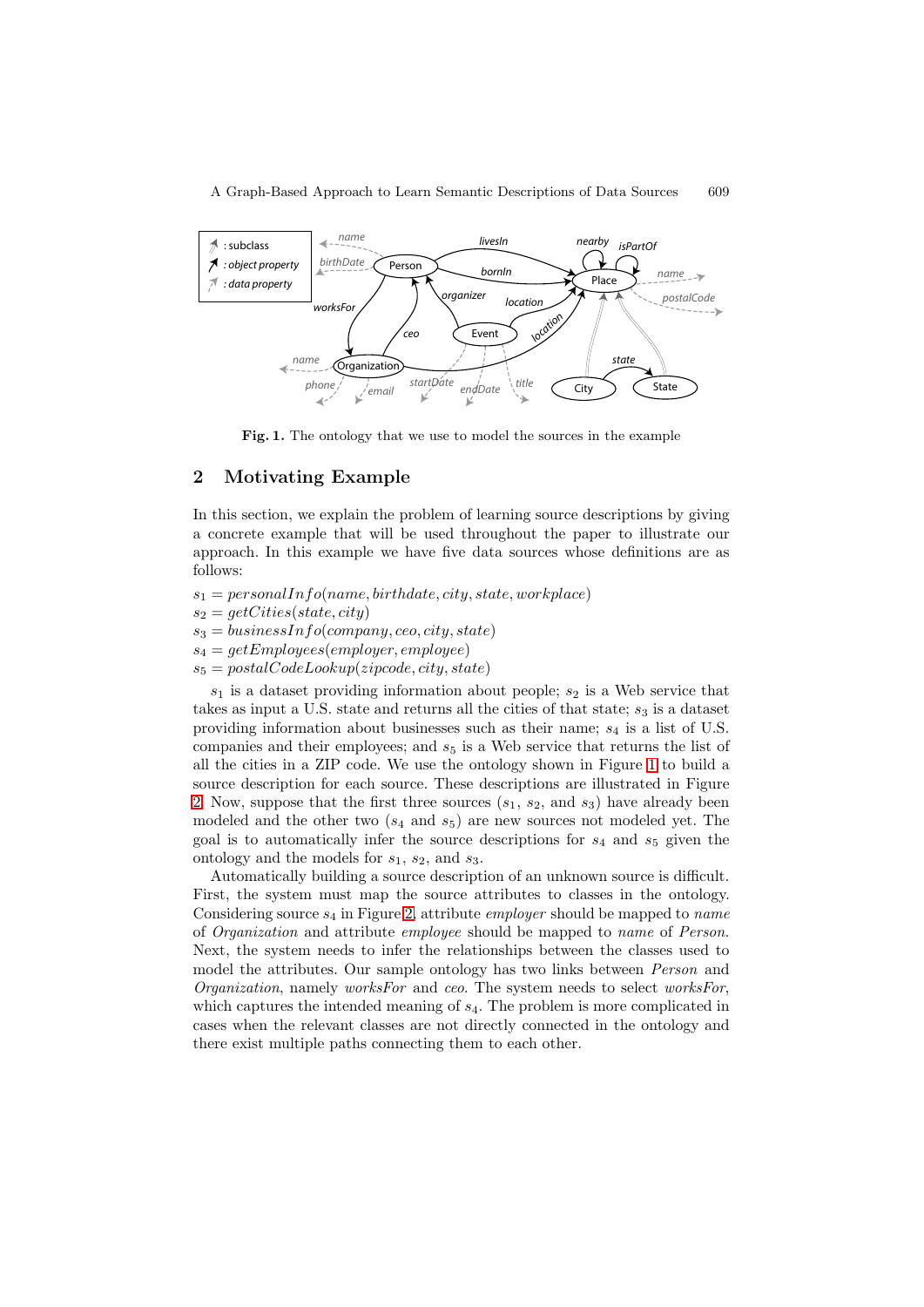

<span id="page-3-0"></span>**Fig. 2.** Source descriptions of sample data sources according to the introduced ontology

In this work, we exploit already modeled sources to build semantic models that are more accurate in terms of the relationships between the source attributes. One of the metrics helping us to build our models is the link popularity, nevertheless, simply using link and node popularity would lead to myopic decisions that select nodes and links that appear frequently in other models without taking into account how these nodes are connected to other nodes in the given models. The main idea of our approach is taking into account the coherency of the patterns and this is much harder to do. Suppose that we have one model containing the link organizer between Event and Person and the link location between Event and Place. We also have several models including Person and Place (but not Event) connected by the relation  $bornIn.$  If the new source contains  $Person,$ Place, and Event, just using the link popularity yields to an incorrect model.

## **3 Problem Formulation**

Having given the example above, we state the problem of learning source descriptions of sources formally.

A *source* is a n-ary relation  $s(a_1, \dots, a_n)$ , with a set of attributes  $\langle a_1, \dots, a_n \rangle$ , denoted as  $Attributes(s)$ .

A *semantic model* m is a directed graph containing two types of nodes, *class nodes* and *data nodes*. Class nodes (ovals in Figure [2\)](#page-3-0) correspond to classes in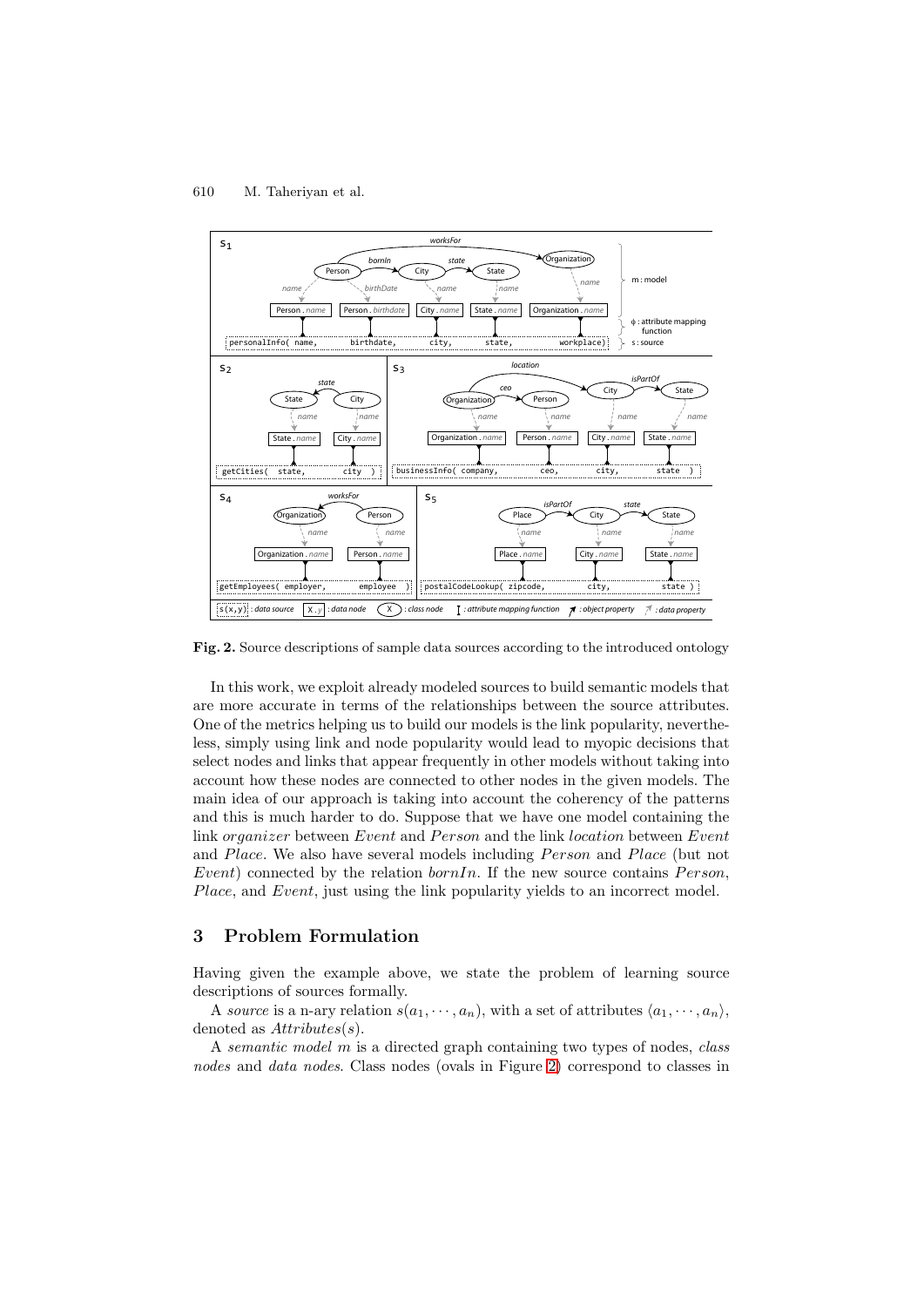the ontology and are labeled with class URIs (if v is a class node,  $uri(v)$  is URI of the associated class). Data nodes (rectangles in Figure [2\)](#page-3-0), correspond to the range of data properties and are labeled with a pair of URIs: one is the URI of a data property and the the other is the URI of one of the domains of that property e.g.,  $\langle Person, name \rangle$  or  $\langle City, name \rangle$ . The links in the graph correspond to ontology properties and are labeled with property URIs (if e is a link,  $uri(e)$  represents the URI of the property). In general, a semantic model may contain multiple nodes and links labeled with the same URI.

An *attribute mapping function*  $\phi$ :  $Attributes(s) \rightarrow Nodes(m)$  is a mapping from the attributes of source s to a subset of the nodes in  $m$ . It can be a partial mapping, i.e. only some of the attributes are connected to the nodes in  $m$ .

A *source description* is a triple  $(s, m, \phi)$  where s is a source, m is a semantic model,  $\phi$  is an attribute mapping function that connects the source to the model, and m can be written as a conjunctive query over the predicates of the domain ontology  $O$  (in this work, we do not deal with source descriptions involving more complex constructs such as *aggregation*, *union*, or *negation*).

Figure [2](#page-3-0) shows the source descriptions for our five example sources. In the figure,  $\phi$  is represented using the inverted arrows symbols ( $\Lambda$ ) connecting attributes in the source to nodes in the model.

The problem of inferring source descriptions can be stated as follows. Let O be a domain ontology and  $S = \{(s_1, m_1, \phi_1) \cdots, (s_k, m_k, \phi_k)\}\)$  a set of source descriptions. Given a new source  $\hat{s}$ , we want to compose a semantic model  $\hat{m}$ and an attribute mapping function  $\hat{\phi}$  such that  $(\hat{s}, \hat{m}, \hat{\phi})$  is an *appropriate* source description. Clearly, many triples  $(\hat{s}, \hat{m}_i, \hat{\phi}_i)$  are well-formed source descriptions, i.e.,  $\hat{m}_i$  and  $\hat{\phi}_i$  are well defined, but only one or a few capture the intended meaning of the data contained in  $\hat{s}$ . Our goal is to automatically compute  $(\hat{s}, \hat{m}, \hat{\phi})$ such that it minimizes the graph edit distance to a source description that the user would deem correct. We evaluate our approach by computing the graph edit distance from  $(\hat{s}, \hat{m}, \hat{\phi})$  to a user-defined source description.

# **4 Learning Semantic Descriptions**

The approach we take to learn the source description of a new source aims to characterize a source in terms of the concepts and properties in the domain ontology. In general, the ontology defines a large space (sometimes infinite) of possible source descriptions and without additional information, we do not know which one describes the source more precisely. The main idea here is that data sources in the same domain usually provide overlapping data. Therefore, we can leverage the knowledge of previously described sources to limit the search space and get some hints to hypothesize more plausible candidates.

Our approach has four steps. First, we construct a graph whose main components are the semantic models of the known source descriptions. We use the domain ontology to enrich the graph by adding the nodes and the links that connect these components. Second, we label the source attributes with semantic types. This step is not the focus of this paper and we use an existing technique [\[12\]](#page-15-6)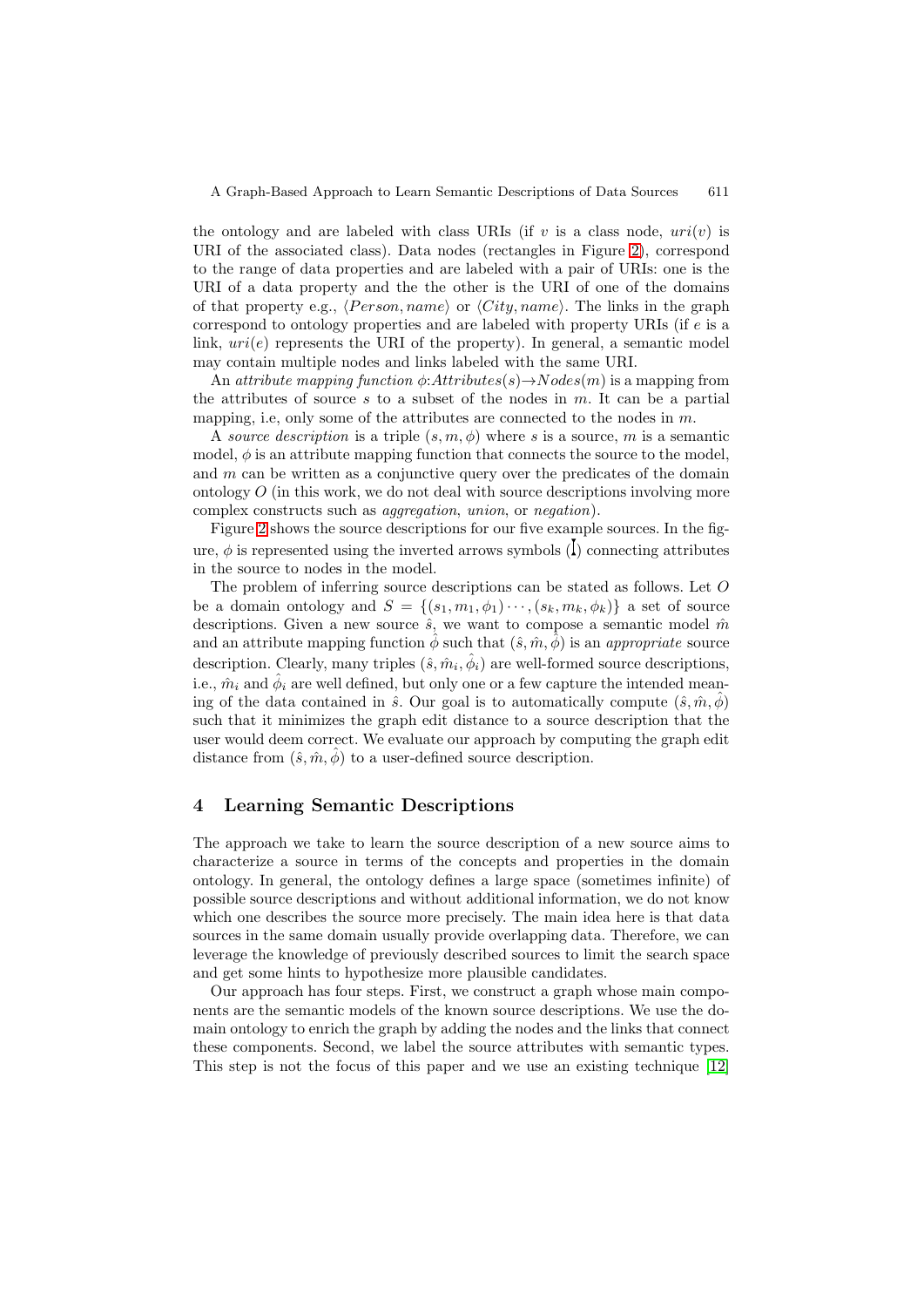to annotate the attributes. Third, we find all possible mappings between the assigned semantic types and nodes of the graph and select the k most promising mappings. We compute a semantic model  $\hat{m}$  and an attribute mapping function  $\hat{\phi}$  for each mapping to construct the top k source descriptions  $(\hat{s}, \hat{m}, \hat{\phi})$ . Finally, we define metrics to rank the generated candidates.

#### **4.1 Building a Graph from Known Semantic Models**

The central component of our method is a directed weighted graph G built on top of the known semantic models  $m_i$  and expanded using the domain ontology O. Similar to the graph of semantic models, G contains both class nodes and data nodes and links corresponding to properties in O. However, the links in G are weighted and they also store a list of the model identifiers, called *support\_models*. Algorithm [1](#page-7-0) explains how we create  $G$  from the known models.

Before we describe the algorithm, we need to define the functions  $closure(c)$ and *relations* $(c_i, c_j)$ . For every class c in O, we define closure(c) as the set of classes that either are superclasses of  $c$  or can reach  $c$  or one of its superclasses by a directed path whose links are object properties. For example,  $closure(Person) = \{Organization, Event\}$  because there are the links ceo and *organizer* from *Organization* and *Event* to *Person*. As another example,  $closure(City) = {Place, State, Person, Organization, Event}.$  Place is in the set because it is a superclass of  $City$  and the other classes have a path to either Place or City. We define relations $(c_i, c_j)$  between two class nodes as the properties connecting  $c_i$  to  $c_j$ . It includes the subClassOf relation and also the properties inherited from the class hierarchy. For instance, relations ( $Person$ ,  $City) = {bornIn, livesIn}$  and relations(City, Place) = {subClassOf, nearby,  $isPartOf$ .

The algorithm has three main parts. In the first part (lines 4-17), we add a component to G for each semantic model m*<sup>i</sup>* that is not a subgraph of the existing components, i.e.,  $m_i$  introduces a new pattern. If  $m_i$  is subsumed by some of the components, we just update the support models of the corresponding links in those components. That means if a pattern appears in  $k$  models, all the links of that pattern will have  $k$  elements in their *support\_models*. Figure [3](#page-6-0) illustrates the graph built over  $M = \{m_1, m_2, m_3\}$ . Although we have three known models, two components are added to G since  $m_2$  is a subgraph of  $m_1$  and we only need to update the *support models* of the common links between  $m_1$  and  $m_2$ .

Next (lines 18-20), we find all the classes that are connected to the current nodes through a path in the ontology. To do this, for every class node  $v$ , we calculate  $closure(wri(v))$ . Then, for each class uri in the resulting set, if G does not already include a node with the same label, we add a new node marked with class uri. In our example in Figure [3,](#page-6-0) applying this step adds nodes 9 and 11 to the graph because  $Event \in closure(City) \cup closure(State) \cup closure(Person)$ and  $Place \in closure(City) \cup closure(State)$ . In the final part (lines 21-25), we use the ontology properties to connect different components of the graph. We compute  $relations(v_i, v_j)$  to find all the possible links between the two class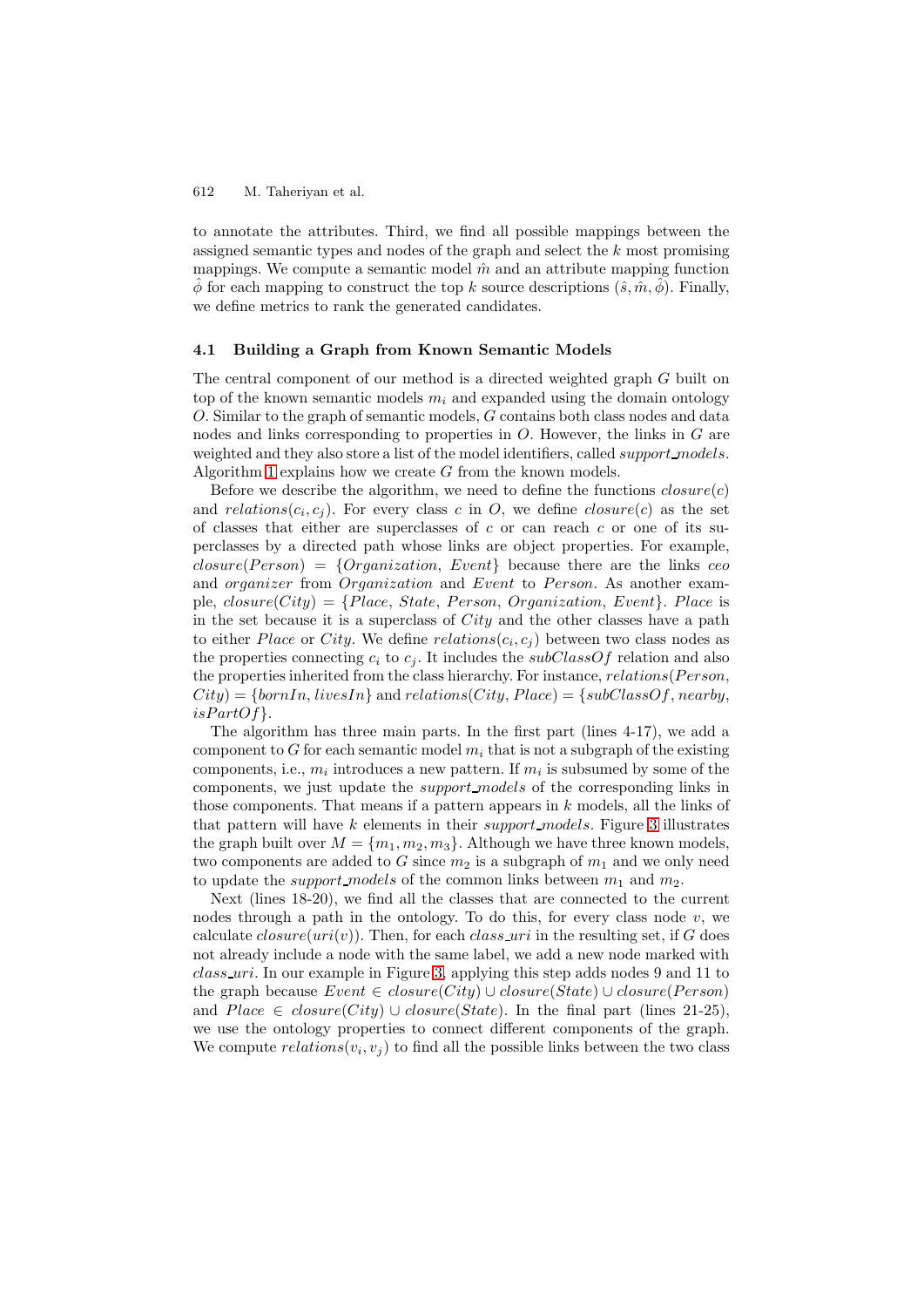

#### A Graph-Based Approach to Learn Semantic Descriptions of Data Sources 613

<span id="page-6-0"></span>**Fig. 3.** The graph constructed from  $M = \{m_1, m_2, m_3\}$  (semantic models of  $s_1$ ,  $s_2$ , and *s*3) and the domain ontology *O*

nodes  $v_i$  and  $v_j$  that are not both in the same component. For legibility, we only show some of the links in Figure [3.](#page-6-0)

Assigning weights to the links of the graph is fundamental in our algorithm. We assign a very low weight  $w_{min} = \epsilon$  to all the links inside a component associated with semantic models (black links in Figure [3\)](#page-6-0). For all other links (blue links in Figure [3\)](#page-6-0), we assign a high weight w*max*. The intuition behind this decision is to produce more coherent models later when we compute the minimal tree. In our example,  $w_{max} = 17$  because the total number of links in the set of known models  $(M)$  is 17. Regarding the links that do not belong to any component of G (their *support\_models* is empty), we use a simple counting mechanism to prefer the more popular ones (lines 42-44). For example, the weight of the link *worksFor* from node 13 to node 7 is 16 because we have seen the same link with the same domain and range in  $m_1$  (the link from node 4 to node 7). As another example, the link  $bornIn$  from node 13 to node 6 has a weight of  $(17 - \frac{1}{17})$ . The reason is that although there exist one link with the same label in  $m_1$ , the target of the links do not match each other.

## **4.2 Semantic Labeling of Source Attributes**

When presented with a new source  $\hat{s}$  whose source description is unknown, the first step is recognizing semantic types of its data. We formally define a *semantic type* to be either an ontology class or a pair consisting of a data property and its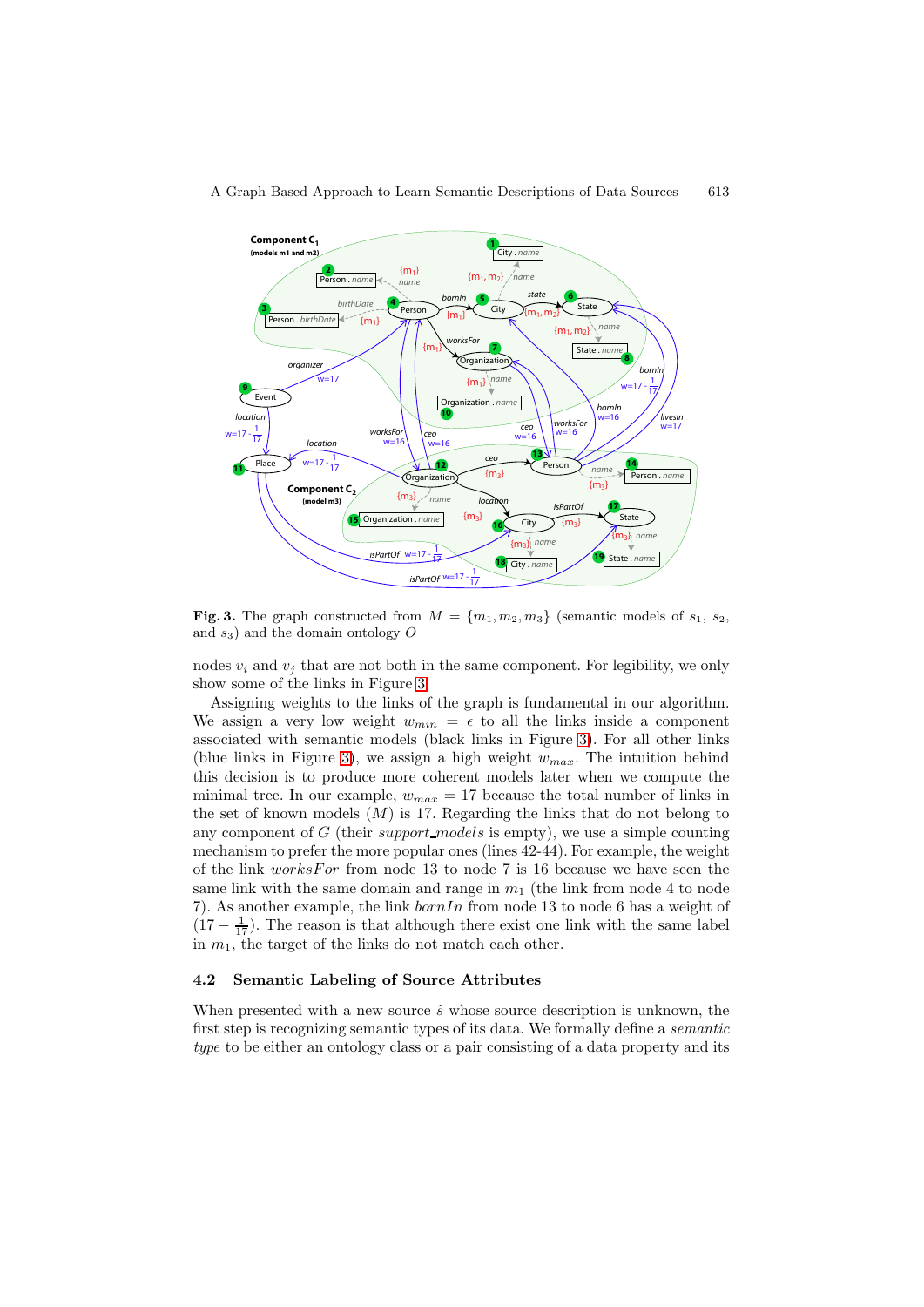#### **Algorithm 1.** *BuildGraph(M, O)*

<span id="page-7-0"></span>**Input:** A set of known semantic models  $M = \{m_1, \dots, m_n\}$  and the domain ontology O **Output:** A weighted directed graph G that will be used later in learning semantic descriptions of new sources 1:  $w_{min} \leftarrow$ 2:  $w_{max} \leftarrow \sum_{i=1}^{n}$ 2:  $w_{max} \leftarrow \sum_{i=1}^{n} |Edges(m_i)|$   $\triangleright w_{max} = total$  number of the links in *M*<br>3: *components*  $\leftarrow \{\}$   $\triangleright$  subgraphs of *G* corresponding to the semantic models  $\triangleright$  subgraphs of  $G$  corresponding to the semantic models  $\triangleright$  add the known semantic models to the graph 4: **for** each  $m_i \in M$  **do**<br>5: **if**  $m_i$  is a subgrap 5: **if**  $m_i$  is a subgraph of  $c \in components$  **then**<br>6: let  $c' \subseteq c$  be a subgraph of c that matches<br>7: add " $m_i$ " to the *support\_models* of the li 6: let  $c' \subseteq c$  be a subgraph of c that matches  $m_i$ 7: add " $m_i$ " to the *support\_models* of the links in  $c'$ 8: **else**  $m_i$  is the support-moduce of the mind in  $\infty$   $m_i$  introduces a new pattern 9: 9: create a new component  $c_i$  by cloning  $m_i$ <br>10: **for** each link  $e \in c_i$  **do** 10: **for** each link  $e \in c_i$  **do** 11:  $support\_models(e) \leftarrow "m_i"$ 12:  $weight(e) \leftarrow w_{min}$ <br>
13: **end for**<br>
14: *components*  $\leftarrow$  *compo* 13: **end for**<br>  $14$ : components ← components ∪  $c_i$ 15: **end if** 16: **end for** 17:  $G = \bigcup$ *ci*∈*components*  $c_i$   $\triangleright$  add disjoint components to the graph  $G$  $\triangleright$  traverse the ontology O to find the classes that do not map to any node in the graph but are connected to them through a path in the ontology 18: **for** each *class node*  $v \in G$  **do** 19: ADDCLOSURE $(v, G)$ 20: **end for**  $\triangleright$  use the properties defined in  $O$  to join the disconnected components 21: **for**  $v_i, v_j \in \hat{G}$  **do**<br>22: **if**  $v_i, v_j$  are bo 22: **if**  $v_i$ ,  $v_j$  are both *class nodes* but do not belong to the same pattern **then** 23: ADDLINKS $(v_i, v_j, G)$  $ADDLINKS(v_i, v_j, G)$ 24: **end if** 25: **end for** 26: **return** G 27: **procedure** ADDCLOSURE $(v, G)$ <br>28: *ClosureSet*  $\leftarrow closure(uri(v))$ 28:  $\text{ClosureSet} \leftarrow \text{closure}(uri(v))$ <br>
29: **for** each *class\_uri*  $\in \text{ClosureS}$ <br>
30: **if** there is no node in G lab 29: **for** each *class\_uri* ∈ *ClosureSet* **do**<br>
30: **if** there is no node in G labeled with *class\_uri* **then**<br>
31: add a new node *u* to G 31:  $\frac{31}{32}$ :  $\frac{1}{12}$  and a new node u 33: **end if** 34: **end for** 35: **end procedure** 36: **procedure** ADDLINKS( $v_i, v_j, G$ )<br>37: RelationSet  $\leftarrow$  relations(uri 37: RelationSet  $\leftarrow$  relations(uri(v<sub>i</sub>), uri(v<sub>j</sub>))<br>38: **for** each property\_uri  $\in$  RelationSet **do** 38: **for** each property uri ∈ RelationSet **do**<br>39: add a new link e from  $v_i$  to  $v_j$ 39: add a new link e from  $v_i$  to  $v_j$ <br>40:  $uri(e) \leftarrow$  property uri 40:  $uri(e) \leftarrow property\_uri$ <br>41:  $sumport\ models(e) \leftarrow e$ 41:  $support\_models(e) \leftarrow empty$ <br>
42:  $c_1 \leftarrow \sum_{e' \in E} \text{support\_model}$ 42:  $c_1 \leftarrow \sum_{e' \in E_1} |support\_models(e')|$  where  $E_1 = \{\text{links of } G \text{ whose label, source,}\}$ and target match  $e$ } 43:  $c_2 \leftarrow \sum_{e' \in E_2} |support\,models(e')|$  where  $E_2 = \{\text{links of } G \text{ labeled with } uri(e)\}$ 44:  $weight(e) \leftarrow min(w_{max} - c_1, w_{max} - c_2/w_{max})$ 45: **end for** 46: **end procedure**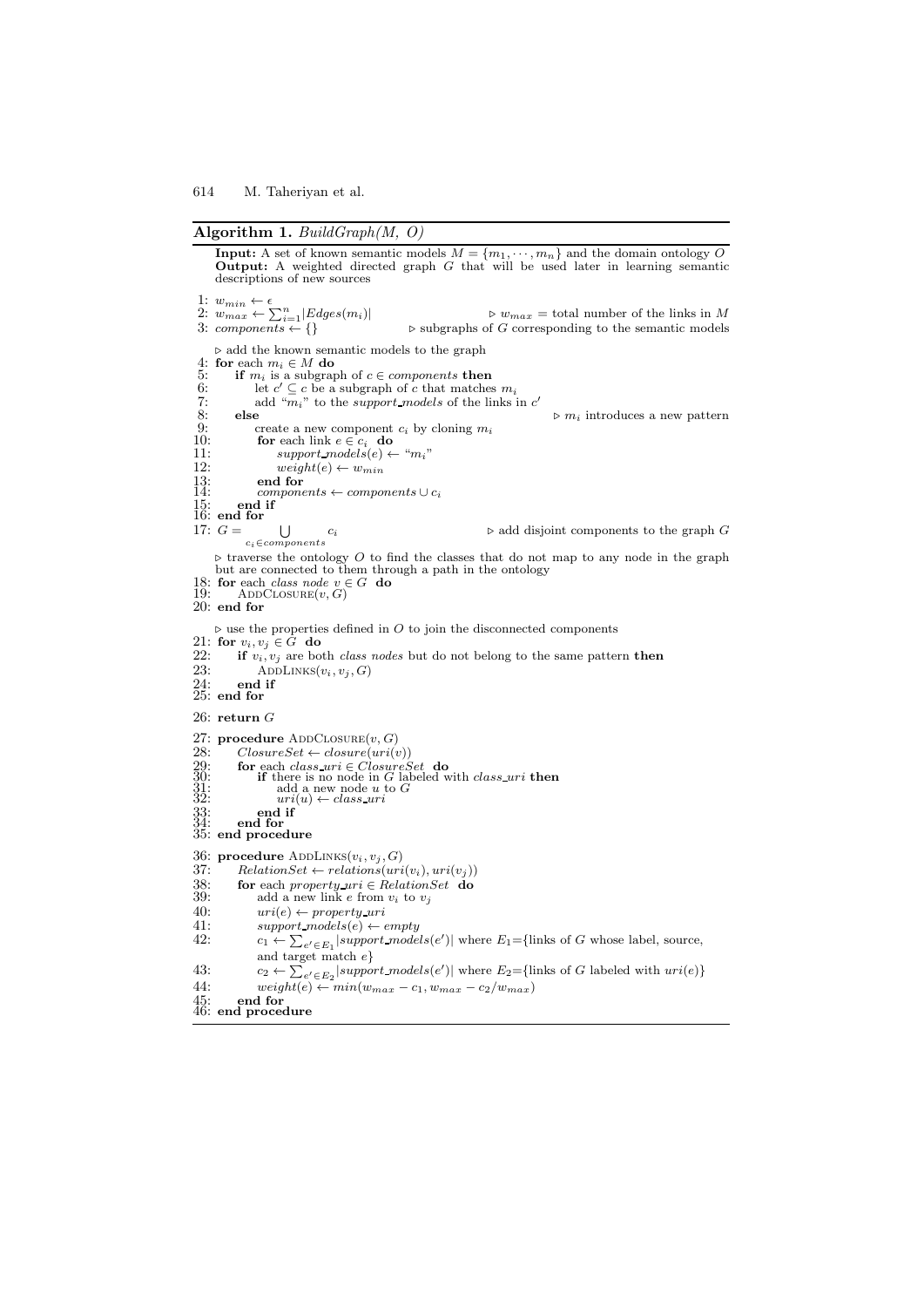domain. We use a class as a semantic type for attributes whose values are URIs for instances of a class and for attributes containing automatically-generated database keys that can also be modeled as instances of a class. We use a data property/domain pair as a semantic type for attributes containing literal values. For example, the semantic type for the first attribute of s4, *employer*, is  $\langle Organization, name \rangle$ .

We employ a supervised machine learning technique introduced in our previous work [\[12\]](#page-15-6) to learn semantic types. To achieve high accuracy, we use a Conditional Random Field (CRF) [\[15\]](#page-15-7) method that uses features extracted both from the attribute names and their values. The CRF is trained with user-specified assignments of attributes to semantic types, specified when the source descriptions for sources  $s_1$  to  $s_n$  were constructed.

Applying this method on a new source  $\hat{s}$  yields a set of candidate semantic types, each with a confidence value. Our algorithm then selects the top m semantic types for each attribute as an input to the next step of the process. To make the description of the source description construction algorithm simpler, we describe the case of  $m = 1$  and then explain how our algorithm can be generalized to handle  $m > 1$  (the general case is interesting because it enables the algorithm to cope with situations when the top ranked semantic type is incorrect). Thus, if the new source  $\hat{s}$  has n attributes denoted by  $Attributes(\hat{s}) = \{a_1, \dots, a_n\},\$ the output of the semantic labeling step is  $Labels(\hat{s}) = \{l_1, \dots, l_n\}$  where  $l_i$  is the semantic type of  $a_i$ . For example, for  $s_4$  with  $Attributes(s_4) = \{employee,$  $\{empty\}$  we will have  $\mathit{Labels}(s_4) = \{ \langle Organization, name \rangle, \langle Person, name \rangle \}.$ 

#### **4.3 Generating Candidate Models**

So far, we have annotated the source attributes with semantic types. To build a complete source description we still need to determine the relationships between the attributes. For example, after labeling  $s<sub>4</sub>$ 's attributes, even though  $\langle Organization, name \rangle$  and  $\langle Person, name \rangle$  are assigned as the semantic types, the relationship between the attributes is not fully determined. It is not clear whether  $s_4$  describes organizations and their employees (using *worksFor* property from Person to Organization) or organizations and their CEOs (using *ceo* property from *Organization* to *Person*). As we can see, even for simple sources like  $s_4$  having few attributes, the problem of learning an accurate semantic description is a difficult problem. What we propose here is to leverage the knowledge of the known semantic models to discover the most popular and coherent patterns connecting the semantic labels of a new source  $\hat{s}$ .

The inputs to this step of our algorithm,  $Labels(\hat{s})$ , are the semantic types assigned to the new source  $\hat{s}$  and the graph  $G$ , which includes the known semantic models,  $M$ , and is expanded using the domain ontology  $O$ . The output is a set of candidate source descriptions for the new source  $\hat{s}$  where each candidate  $(\hat{s}, \hat{m}, \phi)$ contains the model  $\hat{m}$  along with the mapping  $\hat{\phi}$  from the source attributes to the nodes of  $\hat{m}$ . Algorithm [2](#page-9-0) shows the steps of our approach.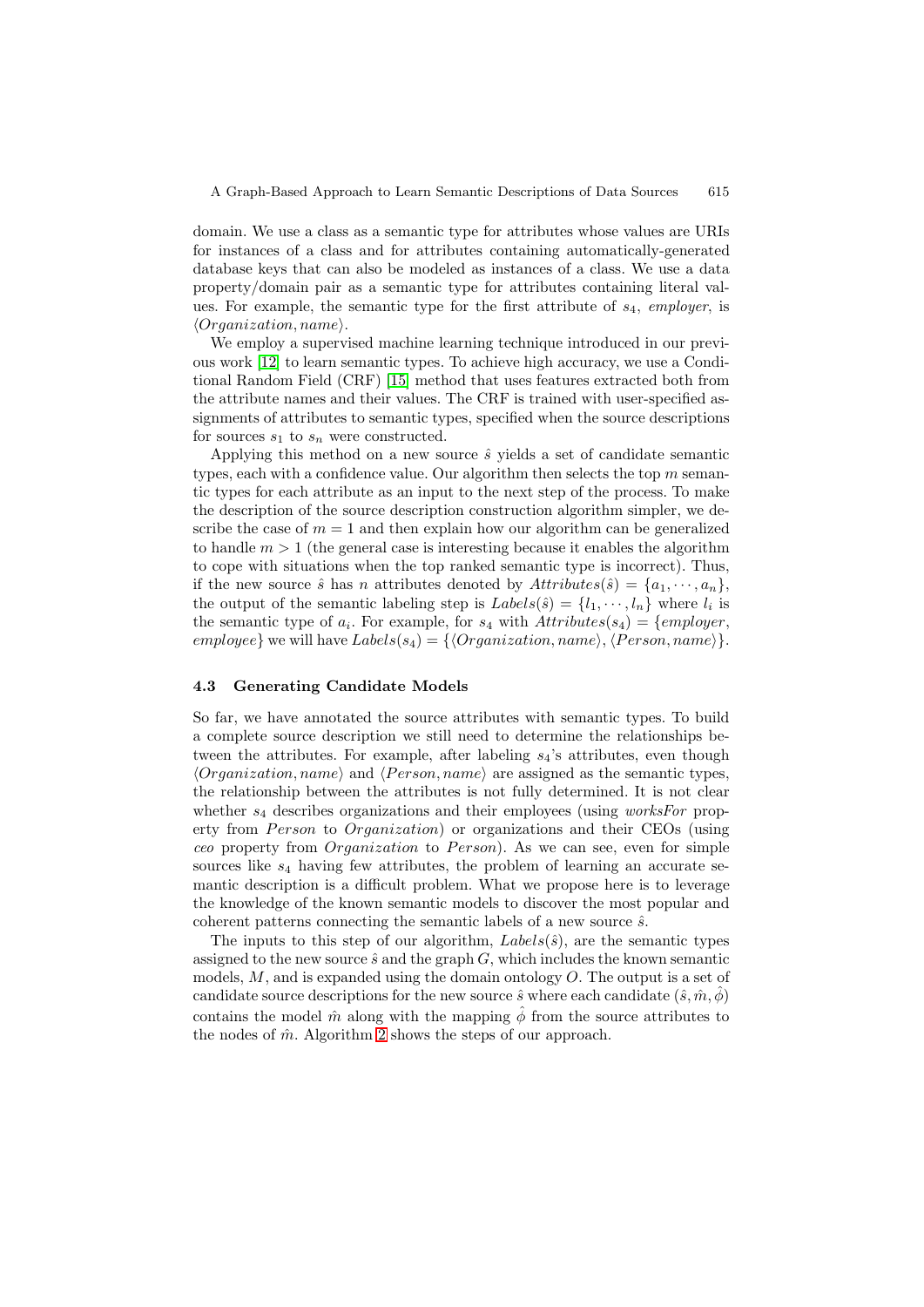```
Algorithm 2. GenerateCandidates(Labels(sˆ), G)
      Input: A set of semantic types Labels(\hat{s}) = \{l_1, \dots, l_n\} and the graph G
      Output: A set of candidate source descriptions (\hat{s}, \hat{m}, \hat{\phi})1: Candidates \leftarrow \{\} mapping semantic types to the nodes of the graph
 2: for each l_i \in \text{Labels}(\hat{s}) do<br>3: matched(l_i) \leftarrow all the i
 3: matched(l_i) \leftarrow \text{all the nodes in } G \text{ whose label match } l_i<br>4: if matched(l_i) is empty then \rightarrow add new
 4: if matched(l_i) is empty then \triangleright add new node(s) if no node matches l_i<br>5: if l_i represents a class then
 5: if l_i represents a class then<br>6: add a new class node u t
 6: add a new class node u to G and uri(u) \leftarrow l_i<br>7: matched(l_i) \leftarrow u7: \begin{array}{ll}\n7. & \text{matched}(l_i) \leftarrow u \\
8. & \text{else}\n\end{array}8: else \triangleright l_i is in form of \langle domain, data \text{ property} \rangle<br>9: add a new data node v to G and uri(v) \leftarrow l_i9: add a new data node v to G and uri(v) \leftarrow l_i<br>10: matched(l_i) \leftarrow v10: matched(l_i) \leftarrow v<br>11: add a new class i
11: add a new class node u to G and uri(u) \leftarrow domain(l_i)<br>12: add a new link e from u to v and uri(e) \leftarrow data \space proper12: add a new link e from u to v and uri(e) \leftarrow data \ property(l_i)<br>
13: end if<br>
14: ADDCLOSURE(u, G) > compute the closure
                 end if<br>ADDCLOSURE(u, G)14: ADDCLOSURE(u, G) b compute the closure of the new node u<br>15: for class nodes u_i, u_j where either u_j or u_j \in \text{new nodes } do
15: for class nodes v_i, v_j where either v_i or v_j \in \text{new nodes } do 16: ADDLINKS(v_i, v_j, G) > connect the new added nodes
16: ADDLINKS(v_i, v_j, G) \triangleright connect the new added nodes to the other nodes 17: end if 18: end if
           end for<br>end if
18: end if<br>
19: end for<br>
20: MatchedSet ← {\{v_1, \dots, v_n\} | v_i \in matched(l_i) \}\triangleright for each possible mapping from the semantic types to the nodes, we compute the minimal
      tree that connects those nodes
21: for each \{v_1, \dots, v_n\} \in MatchedSet do<br>22: SteinerNodes \leftarrow \{v_1, \dots, v_n\}22: SteinerNodes \leftarrow \{v_1, \dots, v_n\}<br>23: \hat{m} \leftarrow \text{STERTREE}(G, Steine)\hat{m} \leftarrow \texttt{STENERTree}(G, SteinerNodes) \qquad \qquad \triangleright \text{find the tree with minimal cost}24: \hat{\phi} \leftarrow {\{\langle a_1, v_1 \rangle, \cdots, \langle a_n, v_n \rangle\}}25: Candidates ← Candidates ∪ (\hat{s}, \hat{m}, \hat{\phi})26: end for
      return Candidates
```
In the first part of the algorithm (lines 2-20), we find all the mappings from the semantic types to the nodes of the graph. Since it is possible that a semantic type maps to more than one node in  $G$ , more than one mapping might exist from the semantic types to the nodes. For example, if we look into the graph shown in Fig-ure [3,](#page-6-0) the semantic type  $\langle Organization, name \rangle$  maps to nodes 10 and 15 and the semantic type  $\langle Person, name \rangle$  maps to nodes 2 and 14. Thus, for  $\hat{s} = s_4$ , we have four mappings from the semantic types to the graph nodes,  $r_1 = \{ \langle Organization,$  $name\rangle \rightarrow node\ 10, \langle Person, name\rangle \rightarrow node\ 2\}, r_2 = \{\langle Organization, name\rangle$  $\rightarrow$  node 10,  $\langle Person, name \rangle \rightarrow node$  14 $\}$ ,  $r_3 = \{\langle Organization, name \rangle \rightarrow$ node 15,  $\langle Person, name \rangle \rightarrow node 2$ , and  $r_4 = {\langle Organization, name \rangle \rightarrow}$ node 15,  $\langle Person, name \rangle \rightarrow node 14$ . If a semantic type does not map to any node in the graph, we add a new node to the graph. We use the procedure ApdCLOSURE to add the related nodes and then call ADDLINKS to connect the newly-added nodes to the rest of the nodes in G.

In the next step (lines 21-26), for each set of nodes in each mapping, we find the minimum-cost tree connecting these nodes. Given an edge-weighted graph and a subset of the vertices, called Steiner nodes, the goal is to find the minimumweight tree that spans all the Steiner nodes. Because the Steiner tree problem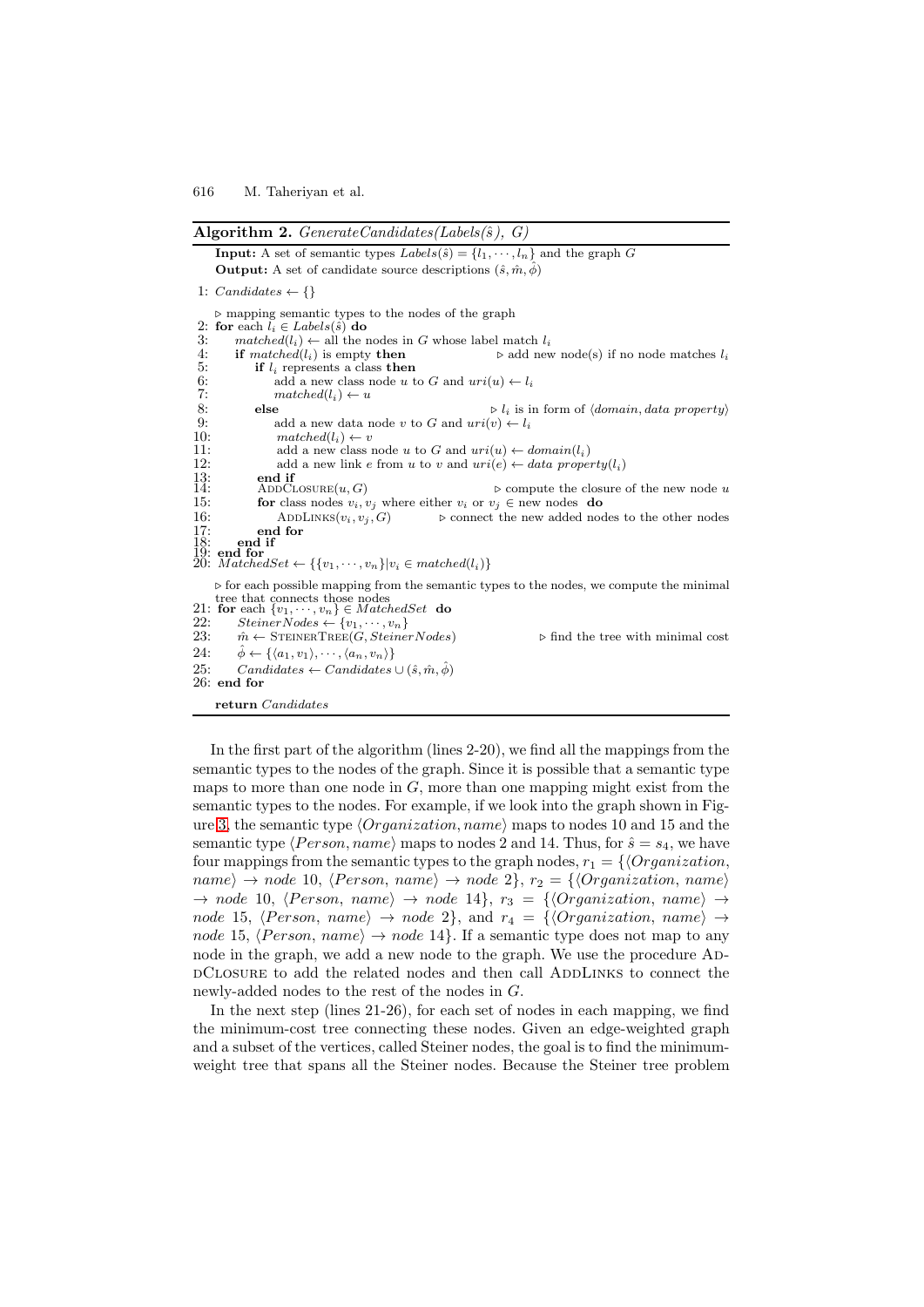is NP-complete, we use an approximation algorithm [\[14\]](#page-15-8) with an approximation ratio bounded by  $2(1 - 1/l)$ , where l is the number of leaves in the optimal Steiner tree. One problem with this algorithm is that if there is large number of mappings from the semantic types to the nodes of the graph, the algorithm becomes inefficient, because we will get a large number of sets as the possible Steiner nodes and we need to run the Steiner tree module over all of them. To solve this problem, we perform an optimization step right after computing the possible mappings. We use a blocking method to eliminate the mappings that are unlikely to generate higher ranked models. This step is not shown in Algorithm [2](#page-9-0) to make the algorithm more readable, but we explain it here.

As we will see in the next section, one of the factors to rank the candidate models is their cost. While it is true that the exact cost cannot be calculated until we compute the Steiner tree, the way the links are weighted in  $G$  enables us to estimate which sets of Steiner nodes generate lower-cost models. As previously described, all the links inside a known pattern have a very low weight  $(\epsilon)$ . Consequently, sets of Steiner nodes containing larger number of nodes belonging to the same pattern are more likely to yield Steiner trees with lower cost. We apply this idea by sorting all sets of Steiner nodes  $(MatchedSet$  in line 20) based on how coherent each set is. For example, considering the four possible mappings we showed earlier for  $s_4$ ,  $r_1$  and  $r_4$  will be ranked higher than  $r_2$  and  $r_3$ , as their matched nodes are part of the same pattern. Once all the node sets are sorted, we pick the top  $k$  ones and compute the Steiner tree algorithm only over these sets to generate k candidate models for the new source  $\hat{s}$ . Figure [4](#page-10-0) illustrates the top two candidate models for  $s_4$  and  $s_5$ . The inverted arrows (1) depict the mappings from the source attributes to the nodes of the models  $(\phi)$ .

The blocking method to reduce the number of mappings also supports generalizing our algorithm to handle the case where each attribute is labeled with a set of possible semantic types rather than only one semantic type (case  $m > 1$ ) discussed in the previous section). To handle this case, we compute the set of all permutations of the semantic types and for each permutation, we find the



<span id="page-10-0"></span>**Fig. 4.** Top two candidate models generated for *s*<sup>4</sup> and *s*<sup>5</sup>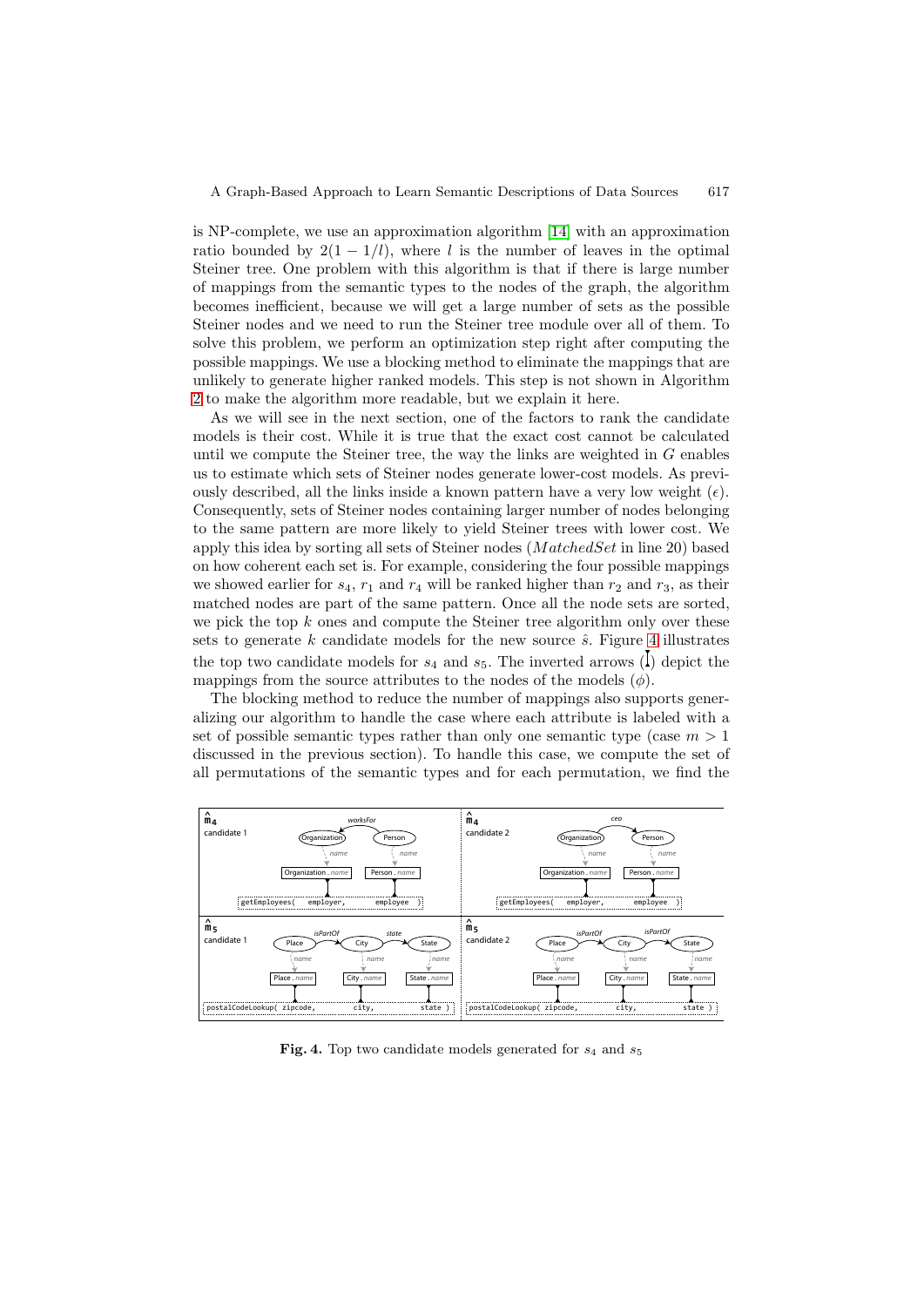possible mappings from the semantic types to the nodes of the graph. Once the mappings are calculated, we apply the blocking technique to get the  $k$  most promising node sets. Then, we run the Steiner tree algorithm for each node set to generate k candidate models.

## **4.4 Ranking Source Descriptions**

The final step in learning the semantic description of a source is ranking the candidates produced in the previous step. We define two metrics to rank source descriptions, *coherence* and *cost*. The cost of a candidate  $(\hat{s}, \hat{m}, \phi)$  is the sum of the link weights,  $\sum_{e \in \hat{m}} weight(e)$ . The goal of defining the coherence is to give more priority to the models containing larger segments from the known patterns. Let  $E_p = \{e | e \in \hat{m} \land | support\_models(e)| > 0\}$  be the links in model  $\hat{m}$ coming from an observed pattern. We partition  $E_p$  to create groups of links that belong to the same pattern. More concretely, we define a list  $I = (\langle x_1, y_1 \rangle, \dots,$  $\langle x_n, y_n \rangle$ , where  $x_i$  is the size of a group of links sharing a model identifier in their support models (links seen in the same pattern),  $y_i$  is the number of model identifiers shared between all of the links in that group, and  $\sum_{i=1}^{n} x_i = |E_p|$ . In Figure [4,](#page-10-0) both candidates of  $\hat{m}_4$  have  $I = \{ \langle 3, 1 \rangle \}$ , for the first candidate of  $\hat{m}_5$  (at the left)  $I = \{ \langle 3, 2 \rangle \}$ , and for the second candidate of  $\hat{m}_5$  (at the right),  $I = \{ \langle 3, 1 \rangle \}.$  Note that in  $\hat{m}_5$ ,  $E_p$  does not include the links connecting *Place* to the other nodes because Place does not exist in any of the observed patterns.

We sort the candidate source descriptions first based on their coherence and then based on their cost. To compare two models regarding the coherence, we compare their coherence lists. We sort the elements of each list descending and then compare the elements one by one. The inequality equation between two elements  $z_1 = \langle x_i, y_i \rangle$  and  $z_2 = \langle x_j, y_j \rangle$  can be defined as  $[z_1 > z_2; if (x_i >$  $x_j$ )  $\vee$   $(x_i = x_j \wedge y_i > y_j)$ . For example, for  $s_5$  the first candidate will be ranked higher than the second one and for  $s_4$ , both candidates will be ranked in the same place since they have the same coherence list and the same cost.

# **5 Evaluation**

We evaluated our approach using 17 data sources containing overlapping data (the first column in Table [1](#page-12-0) shows the signatures of these sources). We created source descriptions for them manually using the DB pedia, FOAF, GeoNames, and WGS84 ontologies, and used these source descriptions as the gold standard to evaluate our approach. We then used our algorithm to learn a source description for each source given the manually created source descriptions of the other sources as training data (The original source descriptions and the results are available at: <http://isi.edu/integration/data/iswc2013>). Since the semantic labeling is not the focus of this paper, we assume that Algorithm 2 is given the correct semantic type for each attribute (we evaluated the semantic labeling in our previous work [\[13,](#page-15-5) [24\]](#page-16-3)).

We used  $k = 50$  in the third step of our approach to generate 50 candidate source descriptions and measured the graph edit distance (GED) between the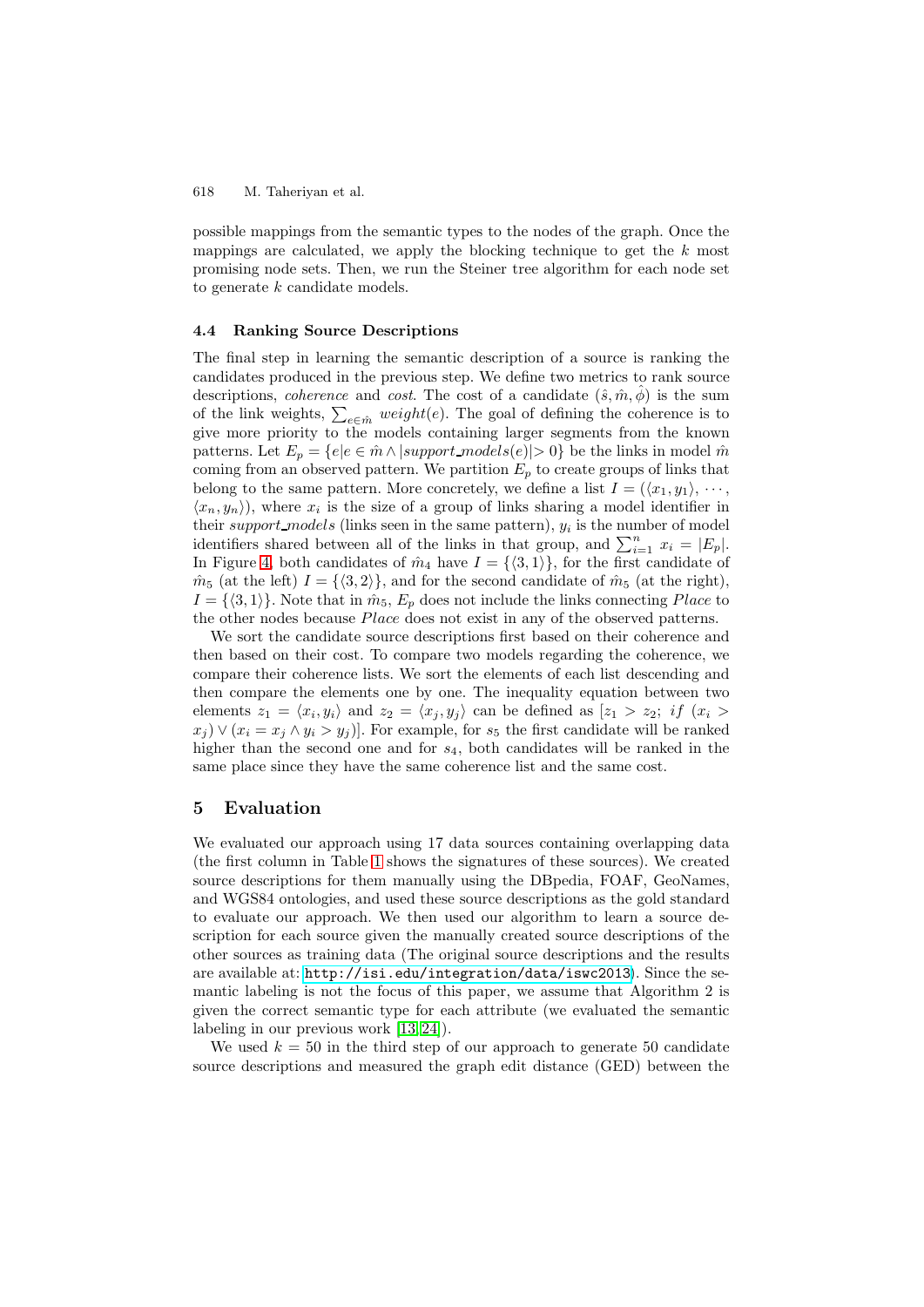top ranked description and the manually created one. The results are shown in the second column in Table [1.](#page-12-0) The value of GED is the (minimum) sum of the costs of the edit operations needed to convert one graph to another. The edit operations include node insertion, node deletion, edge insertion, edge deletion and edge relabeling. Edge relabeling means that we substitute a link between two nodes with another link with the same direction but another URI. We assigned a cost of one to each edit operation.

We compared the results of our approach with the results of Karma [\[13\]](#page-15-5), a data integration tool that allows users to semi-automatically create source descriptions for sources and services. To make the Karma results comparable to our approach, we also gave Karma the correct semantic types for each attribute. We measured GED between the source description that Karma generates automatically (i.e., without user adjustments) and the gold standard. The results are shown in the third column of Table [1.](#page-12-0)

The results show that our algorithm generates source descriptions that are more than twice as accurate than Karma-generated ones. Karma learns to assign semantic types, but in this evaluation we gave it the correct semantic types, so Karma was not leveraging any knowledge learned from other source descriptions. Our approach outperformed Karma on all the sources except one. The one incorrect choice is not unexpected since there are cases for which there is no prior evidence or the evidence is misleading. Both systems use a Steinertree algorithm to compute their models, so the results show that the learning

<span id="page-12-0"></span>**Table 1.** Evaluation results for learning the semantic descriptions of sample data sources. The second column is the graph edit distance between our hypotheses and the correct source descriptions and the third column is the edit distance between the Karma-generated source descriptions and the correct ones.

| Source Signature                                                                | <b>GED</b> of | GED of                  |
|---------------------------------------------------------------------------------|---------------|-------------------------|
|                                                                                 |               | our models Karma models |
| $nearestCity(lat, lnq, city, state, country)$                                   |               | 6                       |
| $findRestaurant(zipcode, restaurantName, phone, address)$                       |               |                         |
| $zip codesInCity(city, state, postalCode)$                                      |               | 3                       |
| $parseAddress(address, city, state, zipcode, country)$                          |               | 6                       |
| company CEO (company, name)                                                     | $\Omega$      | 1                       |
| $personalInfo(firstname, lastname, birthdate, birthCity, birthCountry)$         |               | 4                       |
| citiesOfState(state,city)                                                       |               |                         |
| $\it restaurantChef(restaurant, first name, last name)$                         |               | $\mathcal{D}$           |
| capital( country, city)                                                         |               | $\mathfrak{D}$          |
| $businessInfo(company,phone,homepage, city, country, name)$                     | 8             | 10                      |
| $find School(city, state, name, code, homepage, ranking, dean)$                 | 6             | 8                       |
| ocean(lat, lnq, name)                                                           |               | $\mathfrak{D}$          |
| $\label{eq:employ} employees (organization, first name, last name, birth date)$ | 2             |                         |
| $eduction(person,hometown,homecountry, school, city, country)$                  |               | 9                       |
| $postalCodeLookup(zipcode,city, state, country)$                                |               | 6                       |
| country(lat, lnq, code, name)                                                   | $\Omega$      | $\mathfrak{D}$          |
| $administative District(city, province, country)$                               |               | 4                       |
| Total                                                                           | 29            | 68                      |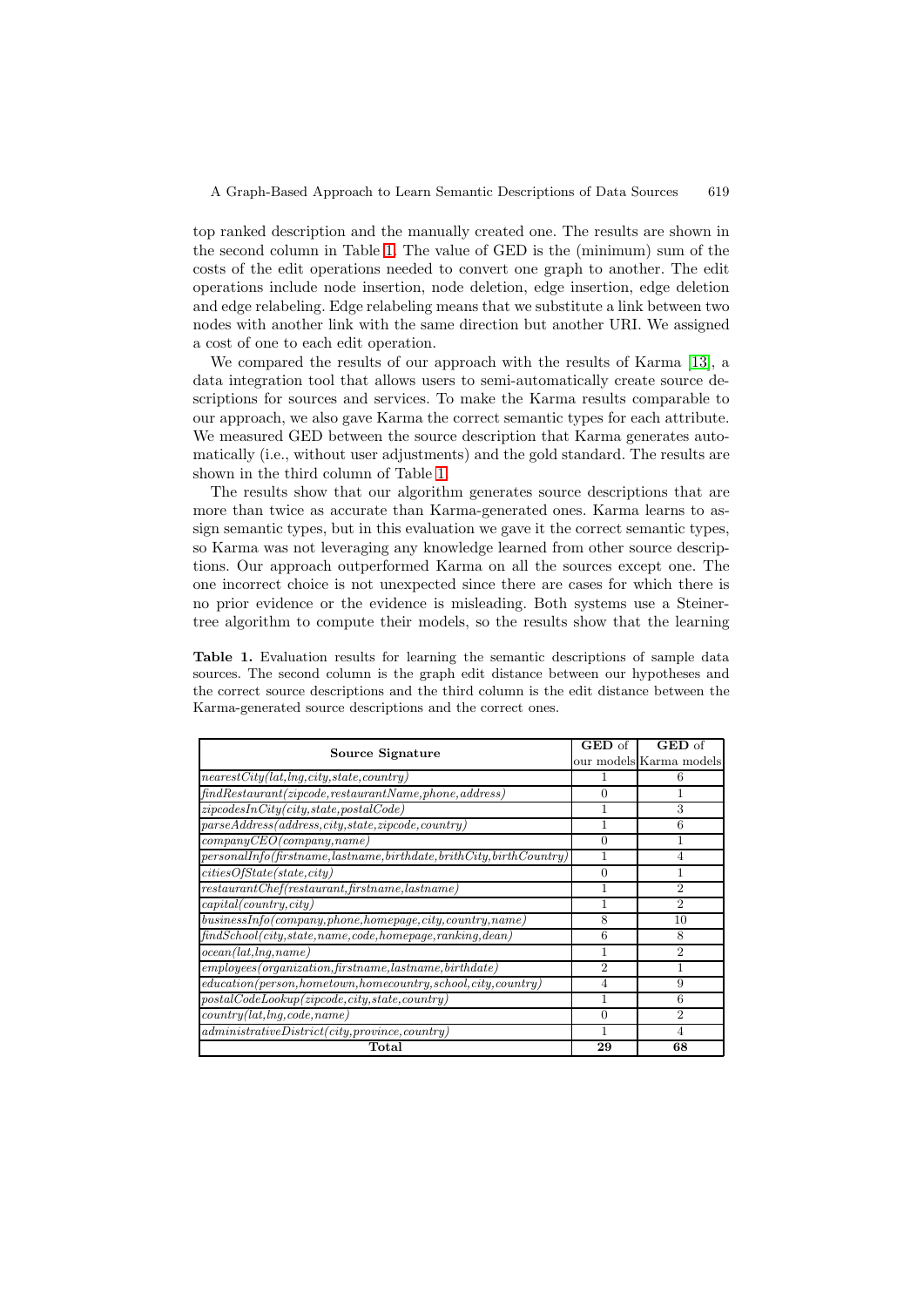algorithms presented here enable the system to produce more accurate source descriptions.

We also evaluated our approach on five museum datasets modeled using the Europeana EDM, SKOS and FOAF ontologies. The models were created by domain experts for the purpose of creating an integrated dataset. The preliminary results show a 30% improvement, which we believe can be improved further. This improvement is not as large as the improvement on the other test dataset, but it shows that the method works with large, real-world datasets and ontologies.

# **6 Related Work**

The problem of describing semantics of data sources is at the core of data integration [\[8\]](#page-15-0) and exchange [\[3\]](#page-15-9). The main approach to reconcile the semantic heterogeneity among sources consists in defining logical mappings between the source schemas and a common target schema. The R2RML W3C recommendation [\[6\]](#page-15-10) captures this practice for Semantic Web applications. Although these mappings are declarative, defining them requires significant technical expertise, so there has been much interest in techniques that facilitate their generation.

The mapping generation problem is usually decomposed in a *schema matching* phase followed by *schema mapping* phase [\[4\]](#page-15-11). Schema matching [\[20\]](#page-16-1) finds correspondences between elements of the source and target schemas. For example, iMAP [\[7\]](#page-15-3) discovers complex correspondences by using a set of special-purpose searchers, ranging from data overlap, to machine learning and equation discovery techniques. We use our previous work on semantic labeling [\[12\]](#page-15-6), which considers attributes that map to the same semantic type as potential matches. Schema mapping defines an appropriate transformation that populates the target schema with data from the sources. Mappings may be arbitrarily procedures, but of greater interest are declarative mappings expressible as queries in SQL, XQuery, or Datalog. These mapping formulas are generated by taking into account the schema matches and schema constraints. There has been much research in schema mapping, from the seminal work on Clio [\[10\]](#page-15-4), which provided a practical system and furthered the theoretical foundations of data exchange [\[11\]](#page-15-12) to more recent systems that support additional schema constraints [\[17\]](#page-16-0). Alexe et al. [\[1\]](#page-15-2) generate schema mappings from examples of source data tuples and the corresponding tuples over the target schema. Karma [\[13\]](#page-15-5) and An et al. [\[2\]](#page-15-13) generate mappings into ontologies, suggested by exploring low-cost Steiner trees that connect matching semantic types within a graph derived from the target ontology. Karma allows the user to correct the mappings interactively.

Our work in this paper is complementary to these schema mapping techniques. Instead of focusing on satisfying schema constraints, we analyze known source descriptions to propose mappings that capture more closely the semantics of the target source, in ways that schema constraints could not disambiguate. For example, suggesting that a *worksFor* relationship is more likely than *ceo* in a given domain. Moreover, following Karma, our algorithm can incrementally refine the mappings based on user feedback and improve future predictions. Carman and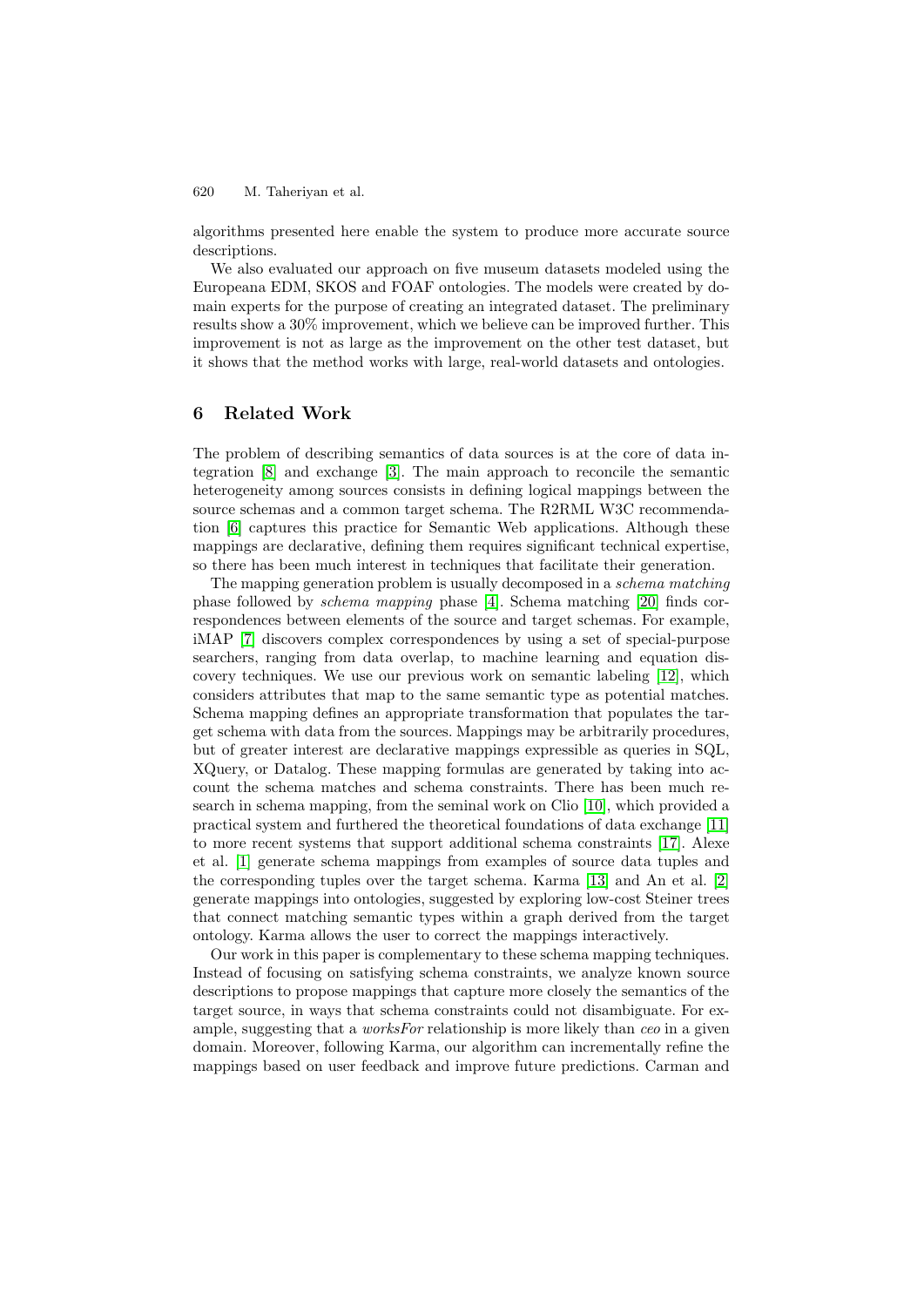Knoblock [\[5\]](#page-15-14) also use known source descriptions to generate a LAV mapping for an unknown target source. However, a limitation of that work is that their approach could only learn descriptions that were conjunctive combinations of known source descriptions. By exploring paths in the domain ontology, in addition to patterns in the known sources, we can hypothesize target mappings that are more general than previous source descriptions or their combinations.

Semantic annotation of services [\[21,](#page-16-4) [22\]](#page-16-5) and more recently of web tables [\[16,](#page-16-6) [18,](#page-16-7) [25\]](#page-16-8) has also received attention. Most of this work learns types for services parameters or table columns, but is limited in learning relationships. Limaye et al [\[16\]](#page-16-6) generate binary relationships leveraging the Yago ontology.

Ontology alignment [\[9\]](#page-15-15) usually considers alignments between individual classes, so it is more applicable to the matching phase. However, Parundekar et al. [\[19\]](#page-16-9) use an extensional approach to discover alignments between conjunctions and disjunctions of classes from linked data ontologies.

## **7 Discussion**

We presented a novel approach to automatically learn the semantic description of a new source given a set of known semantic descriptions as the training set and the domain ontology as the background knowledge. The learned semantic descriptions explicitly represent the relationships between the source attributes in addition to their semantic types. These precise descriptions of data sources makes it possible to automatically integrate the data across sources and provides rich support for source discovery.

In our approach we build a graph whose main components are the known semantic descriptions expanded using the domain ontology. Next, we use a machine learning technique to label the attributes of the new source with classes and properties of the ontology. We find the possible one-to-one mappings from the semantic types to the nodes of the graph and calculate the top  $k$  promising mappings. Then, we build a tree over each mapping to generate  $k$  candidate models. Finally, we score the candidates to output a ranked list of the most plausible semantic models. The evaluation results showed that our algorithm generates models that are more accurate than Karma, a state of the art tool to semi-automatically model data sources.

The graph construction in the presented algorithm is an incremental process, i.e., we augment the graph with a new component when a new known model is presented to the system. The algorithm that we use to compute the Steiner tree is an approximation algorithm whose complexity is  $O(|S||V|^2)$  where V is the set of nodes in the graph and  $S$  is a subset of the nodes (size of  $S$  is equal to the number of the new source attributes). Thus, computing the candidate models might be challenging when the size of the graph is very large in terms of the number of the nodes, even though we are using a polynomial time algorithm. In future work, we plan to investigate the idea of creating a more compact graph by consolidating the overlapping segments of the known semantic models. This will reduce the number of nodes added to the graph when a new pattern is given to the system. We also plan to integrate our approach into Karma in order to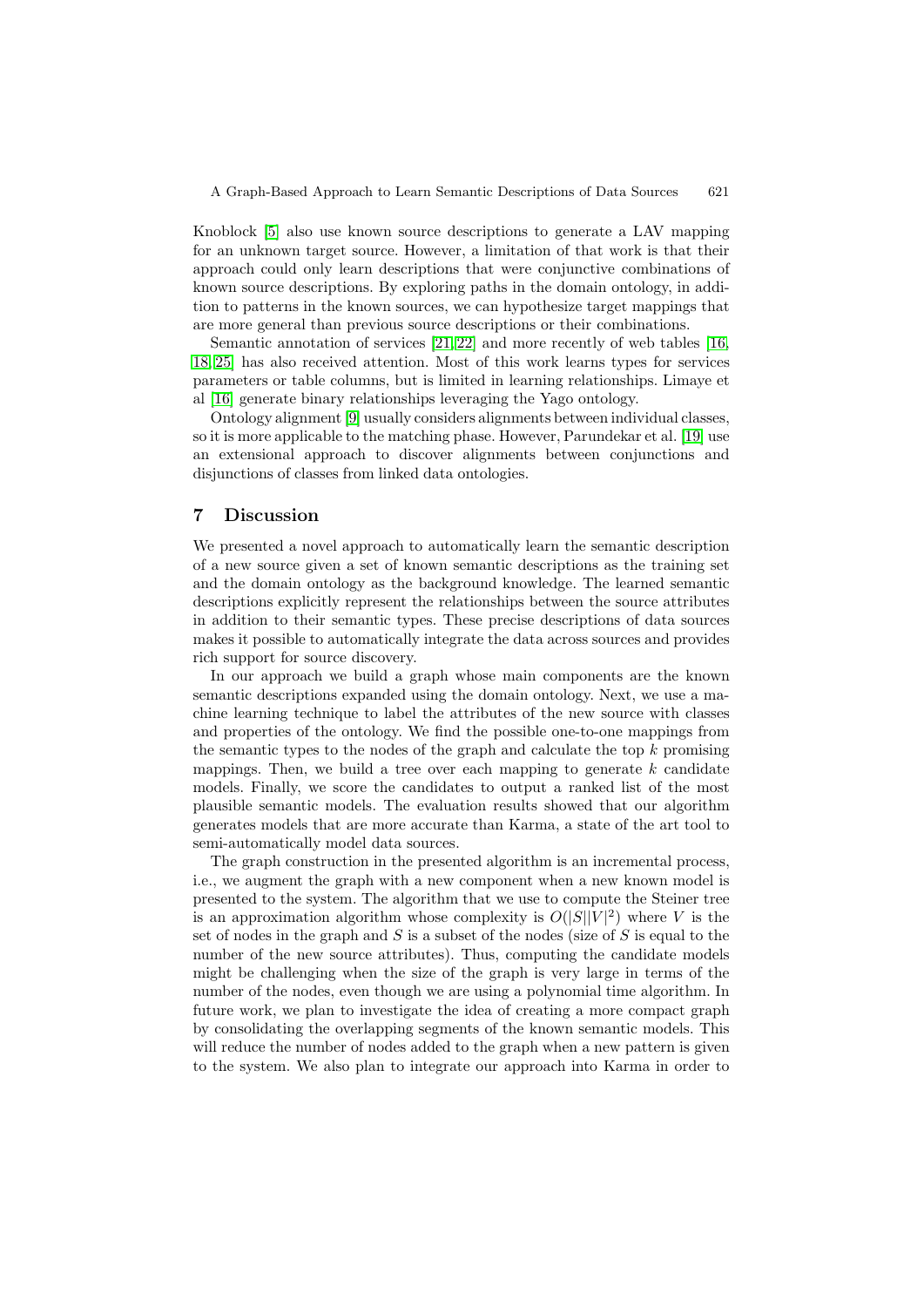suggest more accurate semantic models to users. This will make it possible to automatically produce source descriptions with minimal user input.

**Acknowledgements.** This research is based upon work supported in part by the National Science Foundation under award number IIS-1117913 and in part by the NIH through the following NIGMS grant: U24 GM104203 Bio-Informatics Research Network Coordinating Center (BIRN-CC). The views and conclusions contained herein are those of the authors and should not be interpreted as necessarily representing the official policies or endorsements, either expressed or implied, of NSF or any person connected with them.

## <span id="page-15-2"></span><span id="page-15-1"></span>**References**

- 1. Alexe, B., ten Cate, B., Kolaitis, P.G., Tan, W.C.: Designing and Refining Schema Mappings via Data Examples. In: SIGMOD, Athens, Greece, pp. 133–144 (2011)
- <span id="page-15-13"></span>2. An, Y., Borgida, A., Miller, R.J., Mylopoulos, J.: A Semantic Approach to Discovering Schema Mapping Expressions. In: Proceedings of the 23rd International Conference on Data Engineering (ICDE), Istanbul, Turkey, pp. 206–215 (2007)
- <span id="page-15-9"></span>3. Arenas, M., Barcelo, P., Libkin, L., Murlak, F.: Relational and XML Data Exchange. Morgan & Claypool, San Rafael (2010)
- <span id="page-15-11"></span>4. Bellahsene, Z., Bonifati, A., Rahm, E.: Schema Matching and Mapping, 1st edn. Springer (2011)
- <span id="page-15-14"></span>5. Carman, M.J., Knoblock, C.A.: Learning Semantic Definitions of Online Information Sources. Journal of Artificial Intelligence Research 30(1), 1–50 (2007)
- <span id="page-15-10"></span>6. Das, S., Sundara, S., Cyganiak, R.: R2RML: RDB to RDF Mapping Language. W3C Recommendation (September 27, 2012), <http://www.w3.org/TR/r2rml/>
- <span id="page-15-3"></span>7. Dhamankar, R., Lee, Y., Doan, A., Halevy, A., Domingos, P.: iMAP: Discovering Complex Semantic Matches between Database Schemas. In: International Conference on Management of Data (SIGMOD), New York, NY, pp. 383–394 (2004)
- <span id="page-15-0"></span>8. Doan, A., Halevy, A., Ives, Z.: Principles of Data Integration. Morgan Kauffman (2012)
- <span id="page-15-15"></span><span id="page-15-4"></span>9. Euzenat, J., Shvaiko, P.: Ontology Matching. Springer, Heidelberg (2007)
- 10. Fagin, R., Haas, L.M., Hernández, M., Miller, R.J., Popa, L., Velegrakis, Y.: Clio: Schema Mapping Creation and Data Exchange. In: Borgida, A.T., Chaudhri, V.K., Giorgini, P., Yu, E.S. (eds.) Mylopoulos Festschrift. LNCS, vol. 5600, pp. 198–236. Springer, Heidelberg (2009)
- <span id="page-15-12"></span>11. Fagin, R., Kolaitis, P.G., Miller, R.J., Popa, L.: Data Exchange: Semantics and Query Answering. Theoretical Computer Science 336(1), 89–124 (2005)
- <span id="page-15-6"></span>12. Goel, A., Knoblock, C.A., Lerman, K.: Exploiting Structure within Data for Accurate Labeling Using Conditional Random Fields. In: Proc. ICAI (2012)
- <span id="page-15-5"></span>13. Knoblock, C.A., et al.: Semi-Automatically Mapping Structured Sources into the Semantic Web. In: Simperl, E., Cimiano, P., Polleres, A., Corcho, O., Presutti, V. (eds.) ESWC 2012. LNCS, vol. 7295, pp. 375–390. Springer, Heidelberg (2012)
- <span id="page-15-8"></span>14. Kou, L., Markowsky, G., Berman, L.: A Fast Algorithm for Steiner Trees. Acta Informatica 15, 141–145 (1981)
- <span id="page-15-7"></span>15. Lafferty, J., McCallum, A., Pereira, F.: Conditional Random Fields: Probabilistic Models for Segmenting and Labeling Sequence Data. In: Proceedings of the 18th International Conference on Machine Learning (2001)